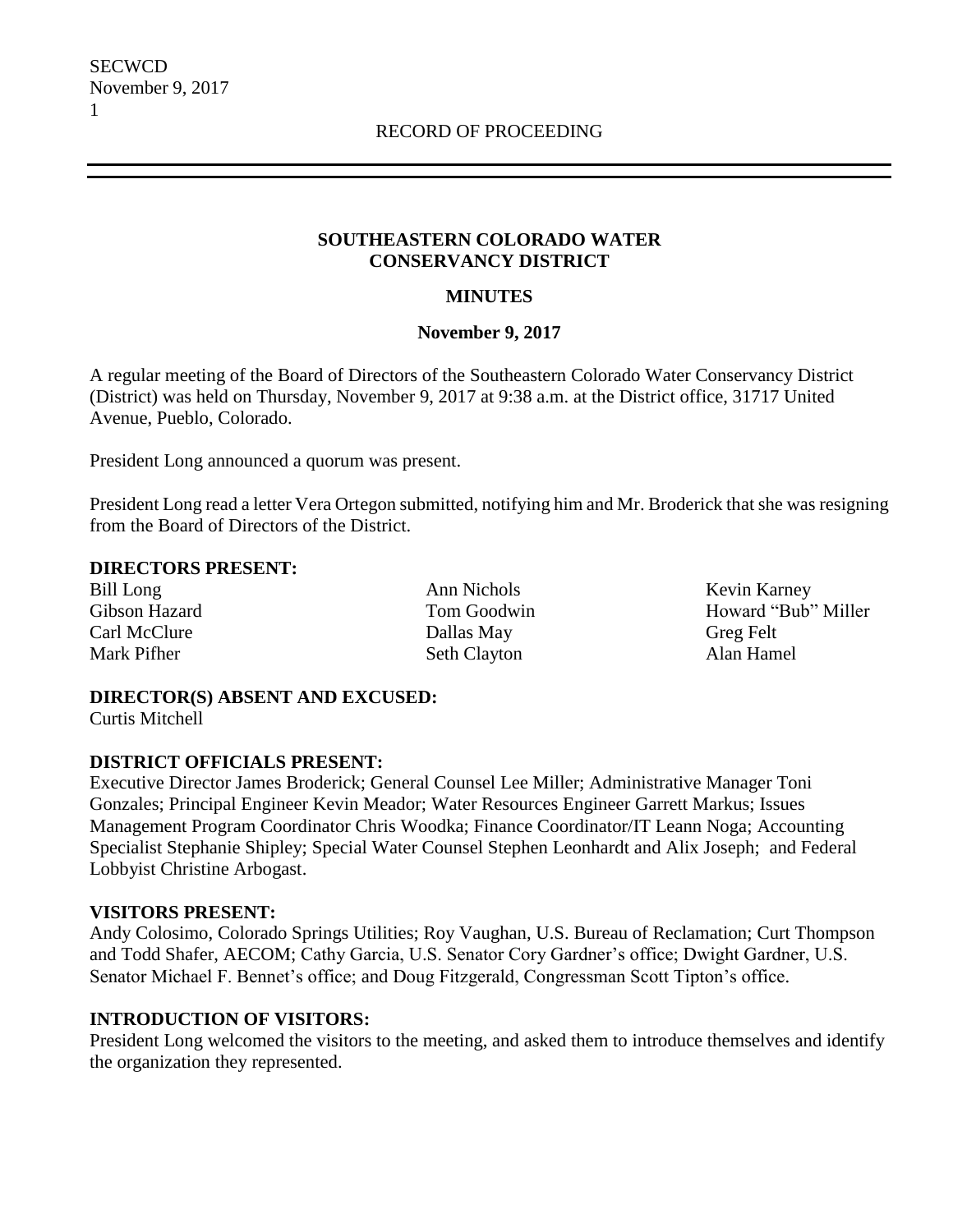### **APPROVAL OF MINUTES:**

President Long said the minutes of the October 19, 2017 Board meeting were posted to the Board website for review, and if there were any corrections or additions. Hearing none, Mr. Howard "Bub" Miller moved, seconded by Mr. Clayton, to approve the minutes. Motion unanimously carried.

# **FINANCE COMMITTEE REPORT:**

Treasurer Ann Nichols reported there were no financial statements prepared, due to the meeting being earlier than usual this month.

## **CONSENT ITEMS:**

None

# **MONTHLY/QUARTERLY REPORTS**

U.S. BUREAU OF RECLAMATION

Roy Vaughan provided a PowerPoint presentation reviewing the following:

- As of November 6, 2017 there were 212,017 acre-feet stored in Pueblo Reservoir; 126,970 acrefeet of Project water; 55,167 acre-feet of Excess Capacity water; 29,485 acre-feet of Winter water.
- There is currently 118,403 acre-feet of Project space in Pueblo Reservoir and 21,736 acre-feet of space in Turquoise and Twin Lakes Reservoirs.
- Charts illustrating storage amounts in Turquoise, Pueblo, and Twin Lakes.
- Total M&I Project Water in the System
- Project Reservoirs: Turquoise 115%; Twin Lakes 102%; Pueblo 149%
- Turquoise Reservoir Total Capacity
- Twin Lakes Reservoir and Forebay Capacity
- Total M&I Project Water in the System
- U.S. Drought Monitor WEST
- Water Operations from Pueblo Dam
- Reservoir Spills
- Where Does the Water Come From?
- Trans-Mountain Diversions
- Pictures of the work being done at the reservoir on the Hydro Project
- Current water in Pueblo Reservoir
- Boustead Imports to Date 67,009 acre-feet

Mr. Vaughan stated the collection system is being winterized, and Mt. Elbert conduit is currently running 375 cfs. At the present time Reclamation is moving 260 cfs of Project water from Twin Lakes to Pueblo. Reclamation plans to move an additional 42,000 af from the upper reservoirs. Movement of water will be adjusted according to the forecast and customer's needs.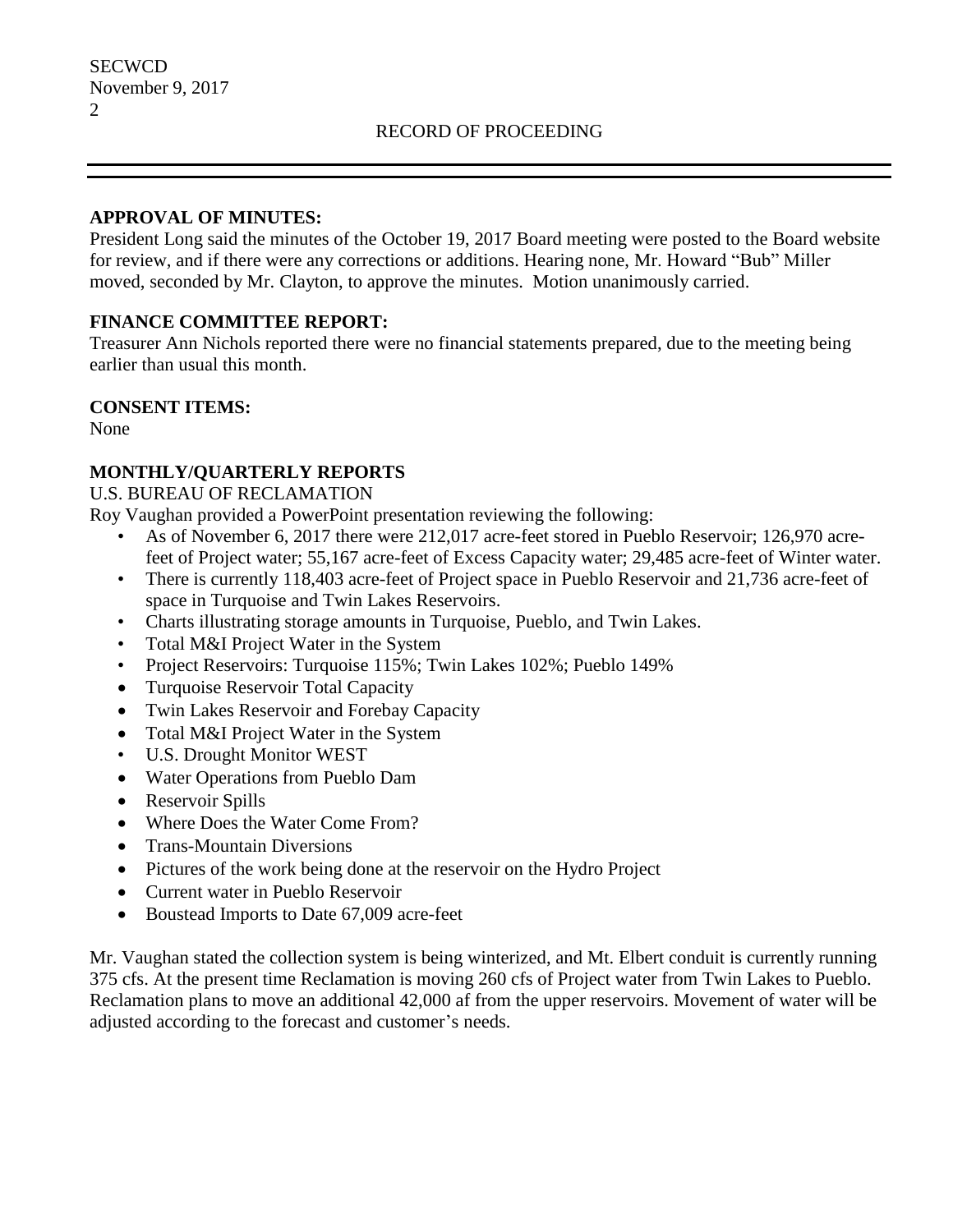### **PRESENTATIONS:**

### PUBLIC HEARING ON 2018 PROPOSED BUDGET

President Long convened the Public Hearing on the 2018 Proposed Budget at 9:45 a.m. The Enterprise meeting was called to order to be held in conjunction with the District meeting for the Public Hearing.

Leann Noga thanked all the staff for their part in preparing the 2018 Proposed Budget, and recognized Stephanie Shipley for her assistance in this year's process.

Leann Noga presented a PowerPoint presentation titled, *Public Hearing November 9, 2017 2018 Proposed Budget*, reviewing the following:

- Presentation Section Outline
- Budget Strategy
- Government Activity
- Fryingpan-Arkansas Revenue
- Fryingpan-Arkansas Expenditures
- Grant Revenue/Expenditures
- Operating Revenue
- Operating Revenue Interfund Reimbursement
- Operating Expenditures
- Capital Outlay Expense Budget Compared to Actual
- Government-Budget Comparison
- Water Fund (Enterprise)
- Operating Revenue
- Grant Revenue/Expenditure
- Operating Revenue
- Other Revenue Overview
- Operating Expenditures
- Operating Expense Overview
- Summary Capital Outlay Expense
- Project Revenue and Expense
- Water Fund (Enterprise) Budget Comparison
- Project Revenue and Expense
- Hydroelectric Power Project
- Operations-Government Wide Overview
- Capital Outlay-Government Wide Overview
- Fund Balance Summary
- Framing the Future
- Public Hearing Questions

President Long asked the Board members if there were any questions. President Long then asked if there were any questions from the public, there were none.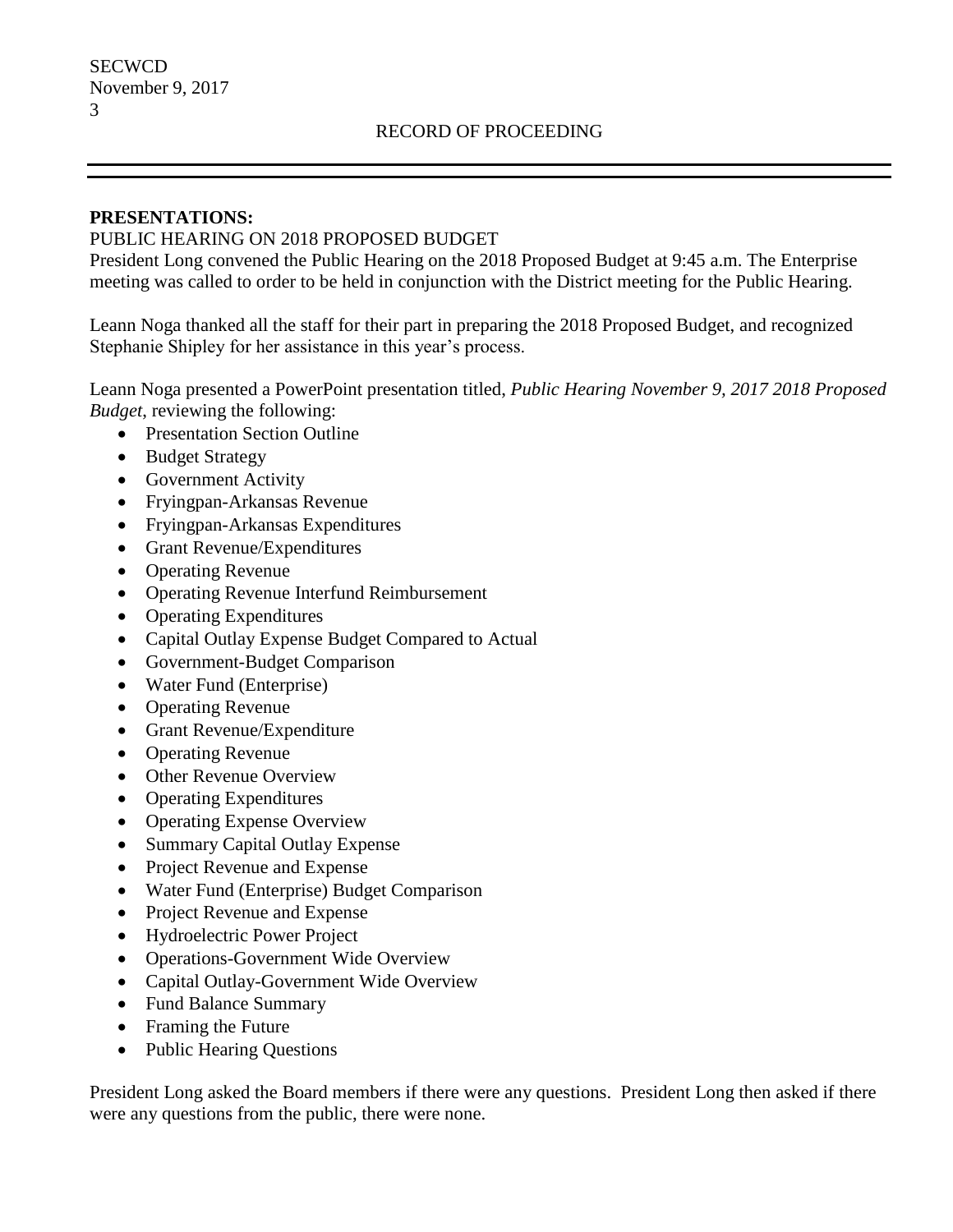Mrs. Noga was complimented on the job well done on the presentation of the 2018 Proposed Budget.

Mr. Broderick recognized that Mrs. Noga had completed 11 years of school this week, completing her Bachelor's and Master degrees in that time period. With the completion of Mrs. Noga Master's Degree in Finance, she will be promoted to Finance Manager. Mr. Broderick said that the District is always providing the opportunity to develop the skills of the staff to enhance skill sets.

# COMMUNICATION PLAN FOR CONTRACT NEGOTIATIONS

Chris Woodka reported at the September 21, 2017 Board meeting, the Board approved a request to amend the current Contract with Reclamation, and voted to request negotiations for a new Reclamation contract.

Because the 0.9 mill property tax would continue, and be used to establish reserve funds, the Board asked for a communication plan to explain District purposes and finances to constituents.

District staff has prepared 12-page booklets, customized for each of the nine counties within the District called "Keeping the Promise". The booklets are intended to explain the purpose of the Project, the role of the District, and the benefits to each county within the District boundaries.

Staff would like the Board's input on the booklets before they are finalized to assure that the message is accurate, and conveys all of the points correctly.

The publications are meant to be shared with the general public, and also can provide talking points for Board members who are approached by constituents

Mr. Woodka presented a PowerPoint summarizing the information that is in each of the booklets.

# **ACTION ITEMS:**

ANNUAL AGING FACTOR (AAF) POLICY Mr. Broderick reported the Human Resources Committee met on October 19, 2017.

When the 2015 Total Compensation Study was completed, it was recommended to maintain competitive ranges, the District monitor average base salary structure adjustments within Colorado and the water resources industry, and make those adjustments to the ranges annually.

On March 16, 2017 the Board approved the Annual Aging Factor Policy. At the October 19, 2017 HR Committee meeting the Committee agreed to recommend to the Board the approval of the AAF Policy with the 1.6 percent annual salary structure adjustments to the salary ranges for 2018.

Mr. Hamel moved, seconded by Mr. Goodwin, to approve the Annual Aging Factor Policy with the 1.6 percent annual salary structure adjustments to the salary ranges for 2018. Motion unanimously carried.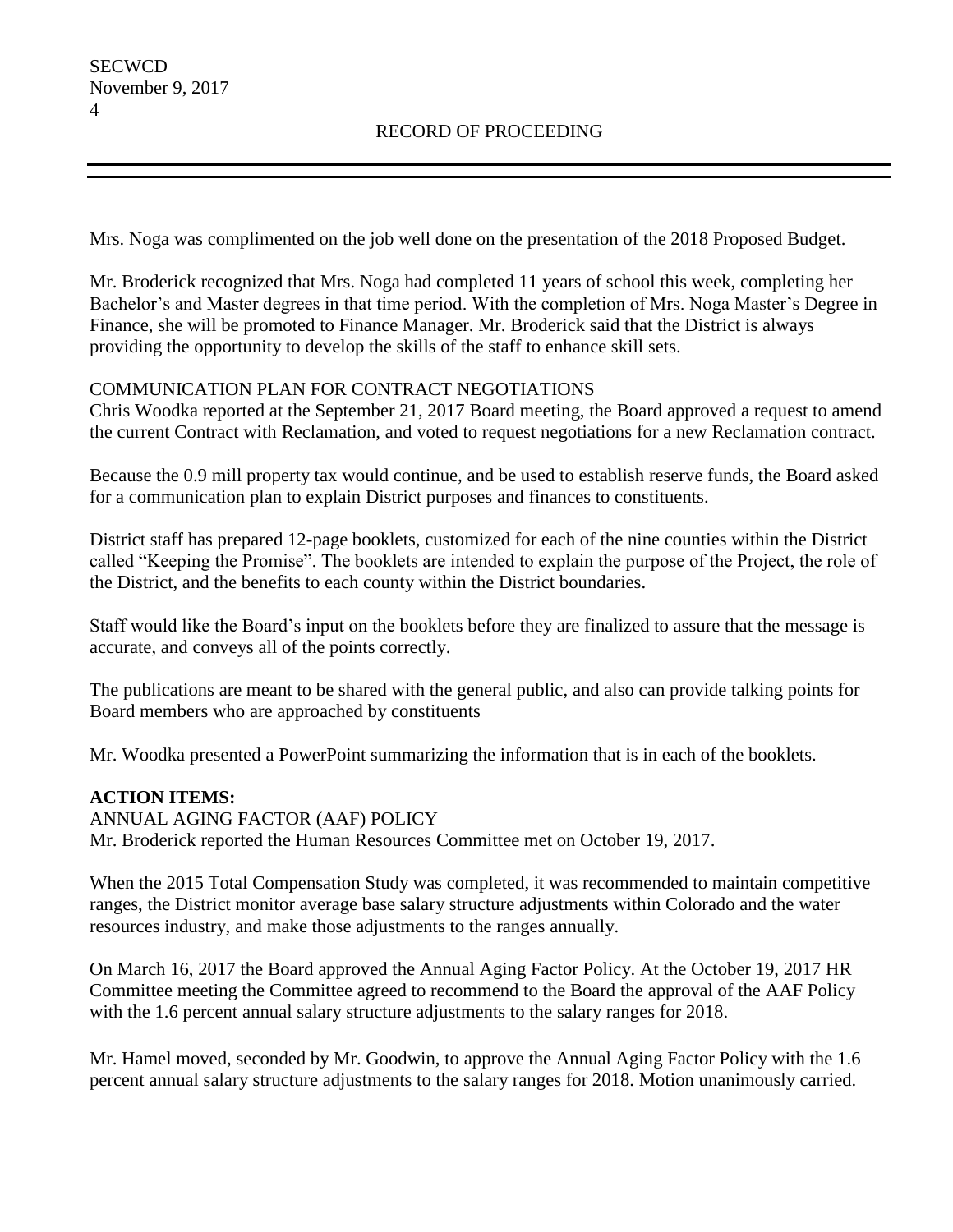### **MONTHLY/QUARTERLY REPORTS CONTINUED:**

DIVISION ENGINEER'S REPORT None

U.S. GEOLOGICAL SURVEY None

### STATE LEGISLATION UPDATE

Lee Miller provided his report, which was in the Board binders for review, which read: The Water Resources Review Committee (WRRC) met for the last time this year on October 31, 2017, where it approved committee legislation on the following topics:

- 1. Substitute water supply plans for gravel pits;
- 2. The "Mussel-Free Colorado Act";
- 3. Reclaimed water use for marijuana crops;
- 4. Reclaimed water use for industrial hemp crops; and
- 5. Related to the loan programs for the Colorado Water Resources and Power Development Authority.

Each bill recommended by the WRRC must go through the normal legislative process during the Colorado General Assembly session beginning next January. For more information on the WRRC, please see [https://leg.colorado.gov/committees/water-resources-review-committee/2017-regular-session.](https://leg.colorado.gov/committees/water-resources-review-committee/2017-regular-session)

Apart from the WRRC, Lee Miller continues to participate in meetings convened by Northern Water to address issues related to Northern Water's mitigation requirements for permitting of its Northern Integrated Supply Project. Another meeting was set for November 7, 2017. The District's main goal in working with Northern Water during the session and these most recent meetings is to assure that the bill would not impact the Upper Arkansas Voluntary Flow Management (VFMP) Program and agreement that the District has been instrumental in effectuating since 1991.

### **INFORMATIONAL ITEMS:**

The Board was provided written material on the following topics, which were posted to the Board website:

- Water Court Resume
- Winter Water Storage Program board of Trustees Annual Meeting
- Arkansas River Compact Administration December 13-15, Lamar
- 2017 CRWUA Annual Conference, December 13-15, Las Vegas, NV
- Four States Irrigation Council January 10-12, 2018 Fort Collins
- Colorado Water Congress Convention January 24-26, 2018 Denver
- December Board Meeting December 7

# **EXECUTIVE SESSION**

Lee Miller said there would not be an Executive Session. The Board members were provided an Executive Session Memorandum, which is confidential-attorney/client privileged communication. The memorandum